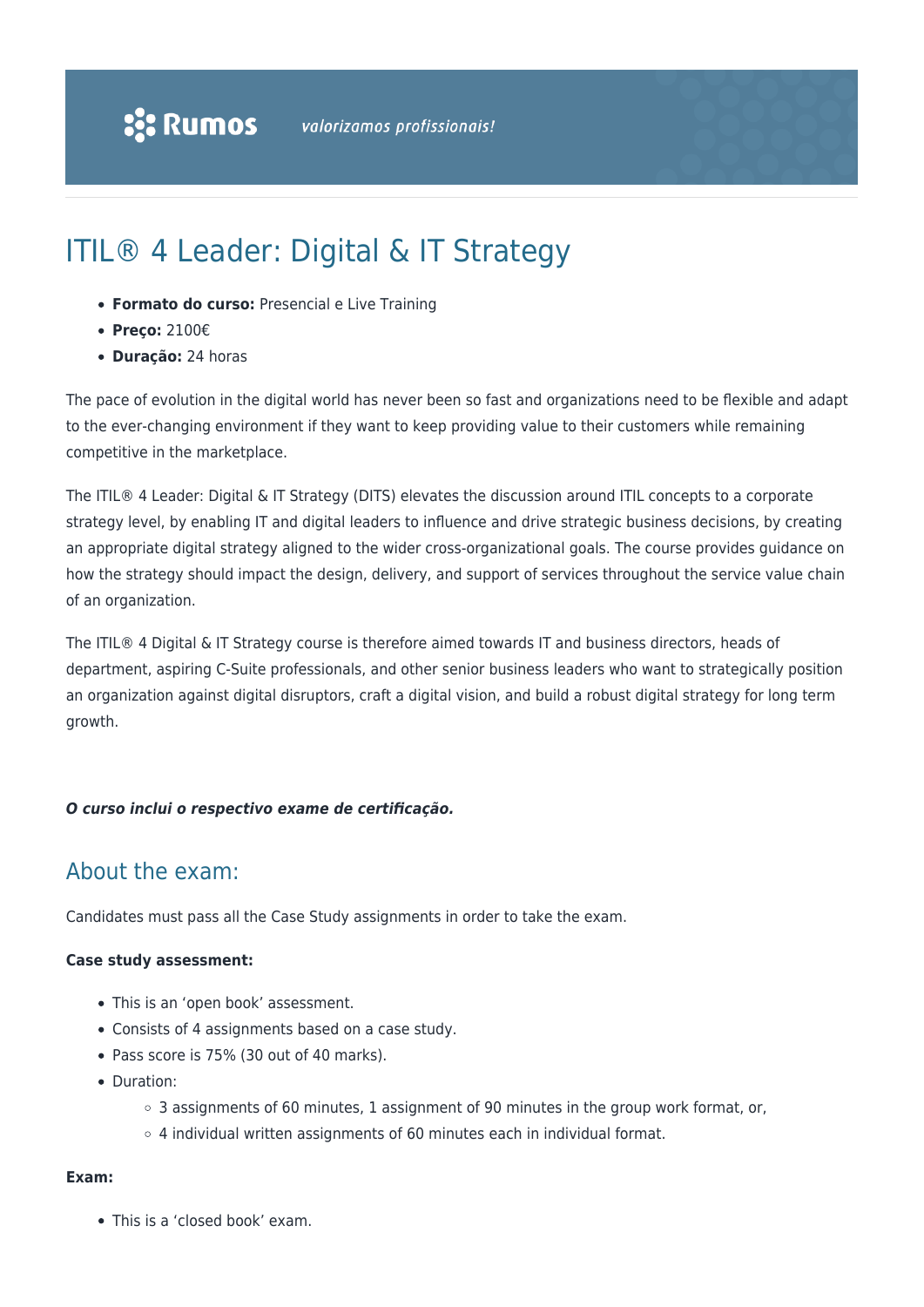- Duration: 60 minutes
- 30 multiple-choice questions.
- The pass score is 70% (21 out of 30 questions.
- The exam can be taken Online

# Destinatários

The course aimed towards IT and business directors, heads of department, aspiring C-Suite professionals and other senior business leaders who want to strategically position an organisation against digital disruptors, craft a digital vision and build a robust digital strategy for long term growth

# Pré-requisitos

For this course, a minimum of three years of IT managerial experience is required, and you are required to have obtained your ITIL 4 Foundation certificate. You will need to provide us with a copy of this certificate upon registration in order to take this course.

# Programa

#### **Demonstrate the use of the ITIL guiding principles in Digital & IT Strategy decisions and activities**

- Relate the ITIL guiding principles to all aspects of Digital and IT Strategy:
	- Focus on value
	- o Start where you are
	- $\circ$  Progress iteratively with feedback
	- Collaborate and promote visibility
	- Think and work holistically
	- $\circ$  Keep it simple and practical
	- Optimize and automate

#### **Understand how to leverage digital strategy to react to digital disruption**

- Understand the key concepts: Digital Technology, Digital Business, Digital Organization, Digitalization, Digital Transformation
- Understand the key concepts: Business Strategy and Business Models, Digital and IT Strategy, Product Management and Service Management
- Explain the relationship between Digital and IT Strategy and the core components of the ITIL SVS

### **Understand the relationship between the concepts of Digital & IT Strategy, the service value system and the service value chain, and explain how to utilize them to create value**